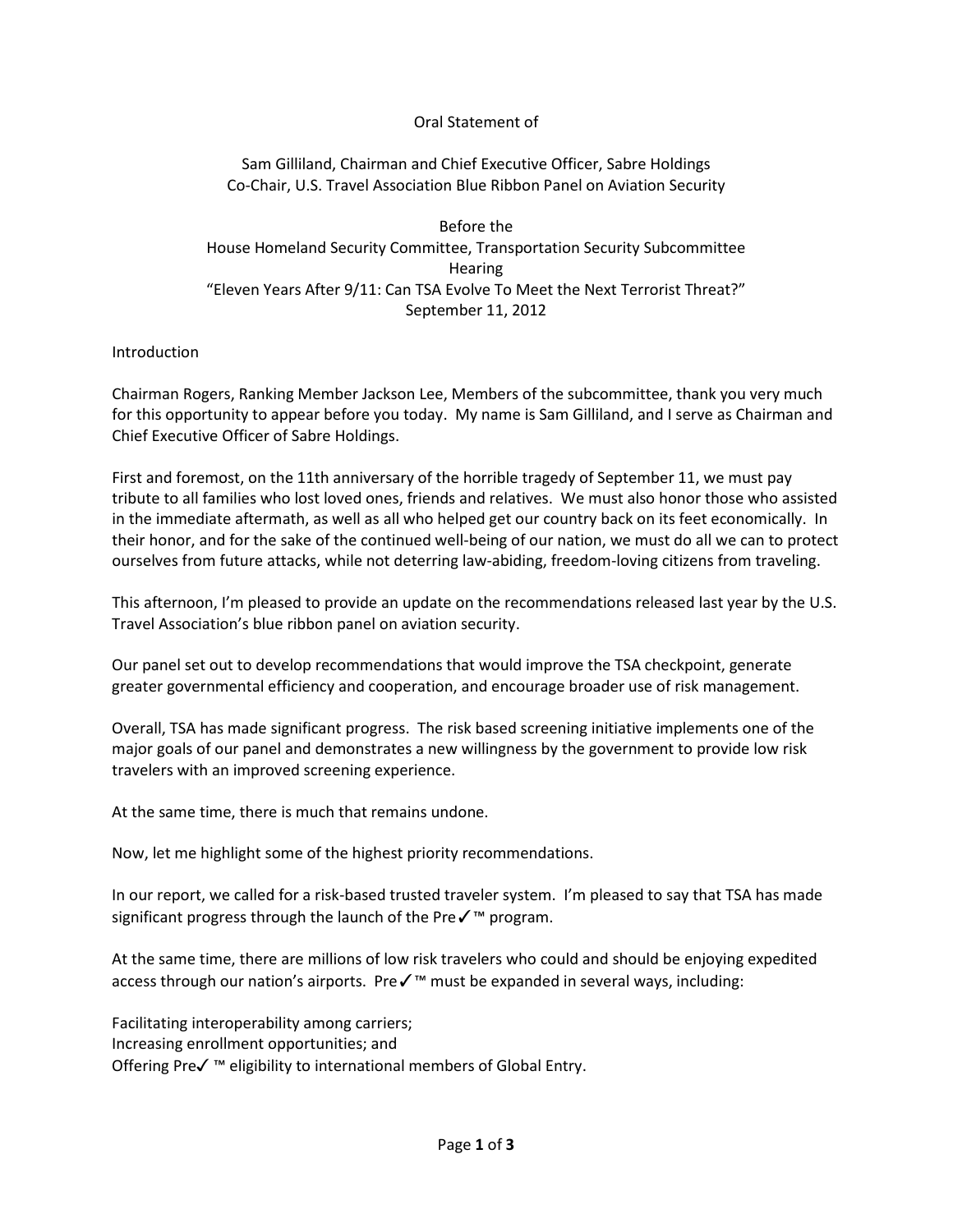Another recommendation focused on how travel industry stakeholders and TSA can collaborate so that travelers know what to expect at airport security. While the roll-out of both TSA Pre✓ ™ and the TSA smartphone app demonstrate progress in this area, travelers continue to be frustrated by the lack of clear instructions on screening protocols.

Our second set of recommendations was focused on improving government efficiency and cooperation. Our recommendation to reinstitute the Aviation Security Advisory Committee was implemented last November. I am also pleased that TSA named my friend and fellow witness Geoff Freeman as Chair of the ASAC Working Group on Passenger Advocacy.

Now, TSA needs to recognize the valuable perspective that passenger advocacy groups bring and include them in the full ASAC membership.

We also recommended that TSA develop a comprehensive, multi-year plan for acquiring and implementing checkpoint technology andthat Congress provide multi-year funding authorization for the agency.

Unfortunately, TSA has yet to issue a legislatively required long term acquisition plan. We encourage them to do so soon. Also, collaboration with the technology development community remains uneven. This must change.

We also focused some of our recommendations on streamlining international arrivals. While DHS has taken no action on the duplicative TSA screening for international arrivals, the Fiscal Year 2012 DHS appropriations bill established a pilot program to look at this issue. Other legislative alternatives being considered, including the No Hassle Flying Act, H.R. 6028, are also consistent with the panel's recommendations.

In terms of facilitating international travel, we recommended that DHS expand trusted traveler programs and establish a multinational network of streamlined entry procedures for low-risk travelers. While CBP has expanded access to Global Entry and Congress has authorized the APEC Business Travel Card, more must be done. CBP should aggressively expand Global Entry, one of the finest government travel programs to ever be created, issue APEC Business Travel Cards and offer foreign members of Global Entry access to TSA Pre✓ ™.

Our final recommendation in the international area focused on cooperation. DHS has worked to build security screening capacity abroad, and in November of 2011 concluded negotiations with the European Union on a revised Passenger Name Record treaty. And recently, the U.S. and the European Union agreed to work together to harmonize the checkpoint screening of screening of liquids, aerosols and gels.

Going forward, DHS should continue expanding Global Entry, and Congress should pass legislation to add more countries to the Visa Waiver Program. In the liquids, aerosols and gels area, the U.S. and EU should make public their timelines and multi-year budgets for deployment of technology.

We also suggested that TSA restructure its risk management approach, and establish an outside experts group to help do so. While no such group has been convened, we are pleased with TSA's new, fresh look at risk management, embodied in the risk-based screening initiative.